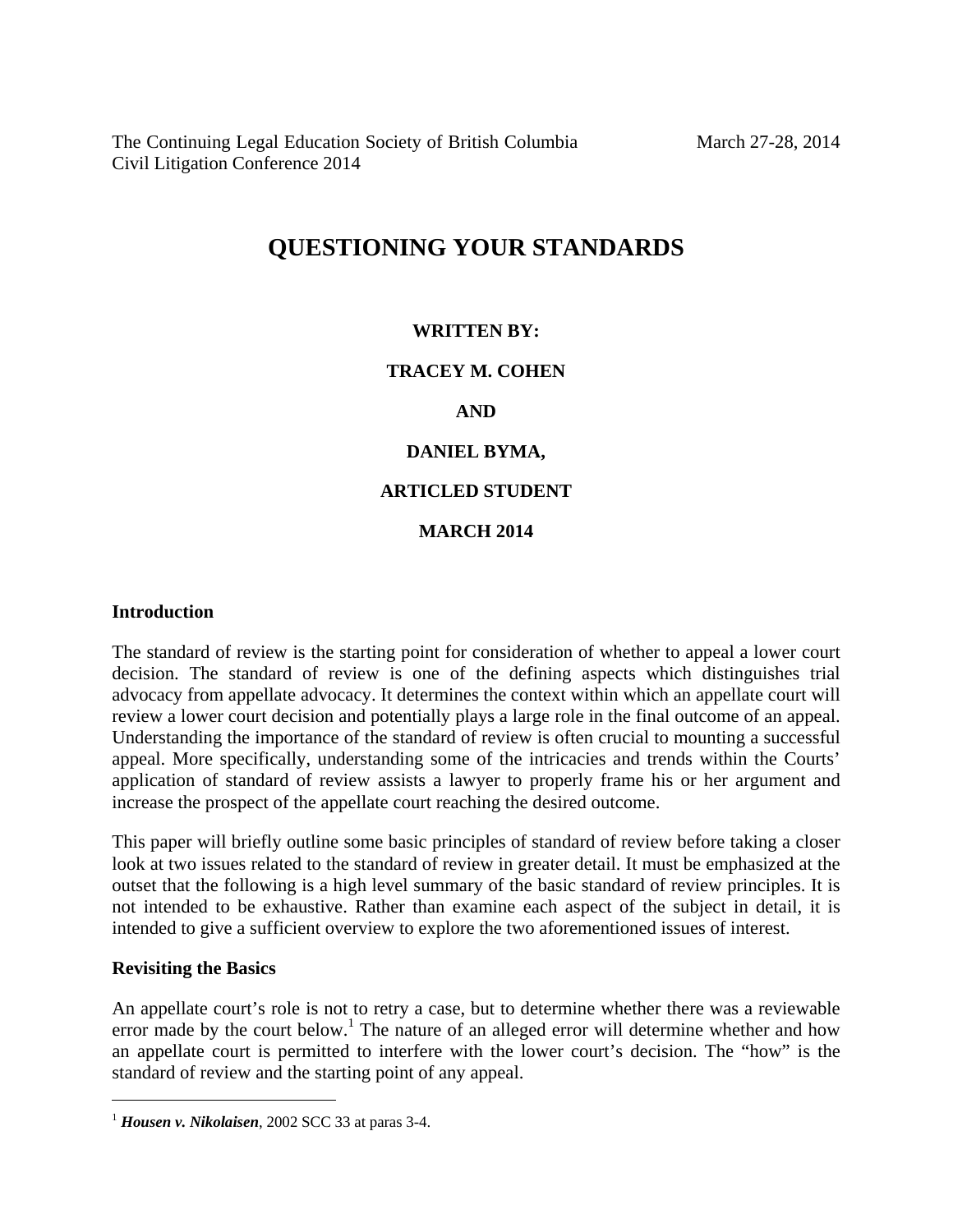Generally, there are four main types of errors which allow an appellate court to interfere with the decision of a lower court: (1) error of law; (2) error of fact; (3) error of mixed fact and law; and (4) error of exercising discretion.<sup>2</sup> The courts are required to apply a different standard of review to each of these errors.

Questions of law are questions that deal with the scope, effect, and application of a legal rule or test to be applied in determining the rights of the parties.<sup>3</sup> These questions will be reviewed by the Court of Appeal using the standard of review of "correctness".4 That is to say, a lower court's order must be correct in law. Where a legal error can be demonstrated by an appellant, the Court of Appeal is "free to replace the opinion of the trial judge with its own".<sup>5</sup>

In contrast, questions of fact deal with what actually took place between the parties.<sup>6</sup> These questions will attract the standard of review of "palpable and overriding error". This accords a high standard of deference towards findings of the trial judge. An appellate court may only intervene on a question of fact where the error is obvious and had an effect on the outcome of the case. As Fish J. stated, the "palpable and overriding error" standard requires that "one must be able to 'put one's finger on' the crucial flaw, fallacy or mistake."7

Questions of mixed fact and law involve the application of a set of facts to a legal standard or principle.<sup>8</sup> By way of example, determining whether a defendant breached the standard of care in a negligence claim is a question of mixed fact and law.<sup>9</sup> It requires a trial judge to determine the appropriate standard, which is a question of law, and apply the particular facts of the case to that legal standard.

The appropriate standard of review for questions of mixed fact and law falls somewhere on a sliding scale between correctness on one end and palpable and overriding error on the other. Where upon the scale the standard of review falls depends upon whether the question is more legal or factual in nature and depends upon the particular circumstances. Where the question of law is extricable from the factual issues, an error on a question of mixed fact and law can amount to a pure question of law subject to the correctness standard.<sup>10</sup> Iacobucci J. provides the example in *Canada (Director of Investigation and Research) v. Southam*, [1997] 1 S.C.R. 748, where a legal test requires the consideration of four different factors and a trial judge fails to consider one of the factors. By not considering the fourth factor, the trial judge has in effect applied the wrong

<sup>2</sup> *Housen*; see also Holly Brinton, *Civil Appeal Handbook* (Vancouver, CLEBC) (loose-leaf updated November 26, 2013) at 2.3. Note: the courts will also deal with issues of natural justice and jurisdiction on appeal. Such errors are beyond the scope of this paper.

<sup>3</sup> *Canadian National Railway Co. v Bell Telephone Co.*, [1939] SCR 308; see also *Canada v Southam*, [1997] 1 SCR 748 at para 35; and *British Columbia v. Burlington Resources Canada Ltd.*, 2005 BCCA 72<sup>4</sup> *Bell v Bell*, 2001 BCCA 148 at para 11. <sup>5</sup> *Housen v. Nikolaisen*, 2002 SCC 33 at para 8.

<sup>6</sup> *Canada v Southam*, [1997] 1 SCR 748 at para 35. 7 *H.L. v. Canada (Attorney General)*, 2005 SCC 25 at para 70. 8 *Housen* at para 26

<sup>&</sup>lt;sup>9</sup> D.M. Drugs (Harris Guardian Drugs) v. Barry Edward Bywater (Parkview Hotel), 2013 ONCA 356 at para 53.<br><sup>10</sup> Housen at para 27 quoting Canada (Director of Investigation and Research v. Southam, [1997] 1 S.C.R. 748.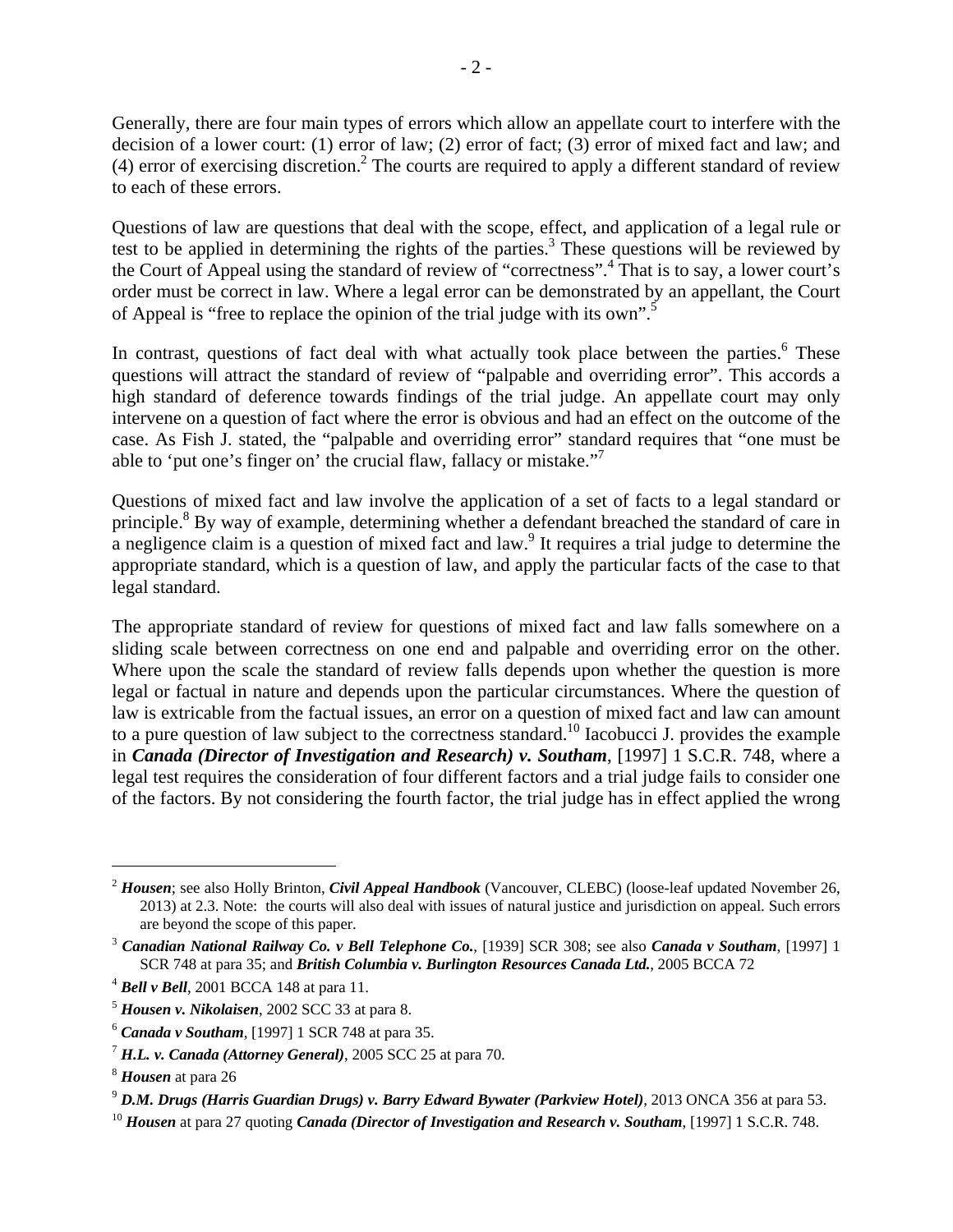legal test and the result is an error of law. This error would of course attract the correctness standard of review. $^{11}$ 

Where a question of mixed fact and law does not amount to an error of law, a higher standard of deference is mandated.<sup>12</sup> The BC Court of Appeal has stated that unless there is such a clearly identifiable or extricable error of law, then a lower court's order should be reviewed with deference.<sup>13</sup>

Finally, questions involving the exercise of discretion are described in R.P. Kerans' book, *Standards of Review Employed by Appellate Courts*, (Edmonton: Juriliber Limited, 1994) at 124-126:

One can lump the "discretion" cases roughly into two sub-groups: the first are those cases involving the management of the trial and the pre-trial process; the second are those where the rule of law governing the case makes many factors relevant, and requires the decision-maker to weigh and balance them.

Questions that appear discretionary can actually be questions of law. In *British Columbia (Minister of Forests) v. Okanagan Indian Band*, 2003 SCC 71, LeBel J. states that "the criteria for the exercise of a judicial discretion are legal criteria, and their definition as well as a failure to apply them or a misapplication of them raise questions of law which are subject to appellate review."

Where an appeal addresses an order which is clearly discretionary, a highly deferential standard of review is mandated. As Gonthier J. stated, "Courts of Appeal should be highly reluctant to interfere with the exercise of a trial judge's discretion."<sup>14</sup> Generally, appellate courts will only interfere with a lower court's decision where the trial judge has incorrectly applied a legal principle or the decision is so clearly wrong that it amounts to an injustice.<sup>15</sup>

While these basic principles are not overly complex, determining the applicable standard of review can present pitfalls to lawyers who do not take the time to explore subtle issues with the application of various standards or to stay apprised of appellate trends. The balance of this paper will move from the high level concepts to a closer look at two such issues. First, it will explore a distinction in the standard of review between two statutory provisions which appear to demand a similar standard. Second, it will explore the evolution of the standard of review for summary trials.

<sup>&</sup>lt;sup>11</sup> See also *Shiokawa v Pacific Coast Savings Credit Union*, 2005 BCCA 95 at para 46.<br><sup>12</sup> *Housen* at para 28. <sup>13</sup> *Keefer Laundry Ltd v Pellerin Milnor Corp*, 2009 BCCA 273 at para 60.

<sup>&</sup>lt;sup>14</sup> *Elsom v. Elsom*, [1989] 1 SCR 1367.<br><sup>15</sup> *Elsom* at 1375; see also *Kedia International Inc. v. Royal Bank*, 2007 BCCA 47 at para. 22.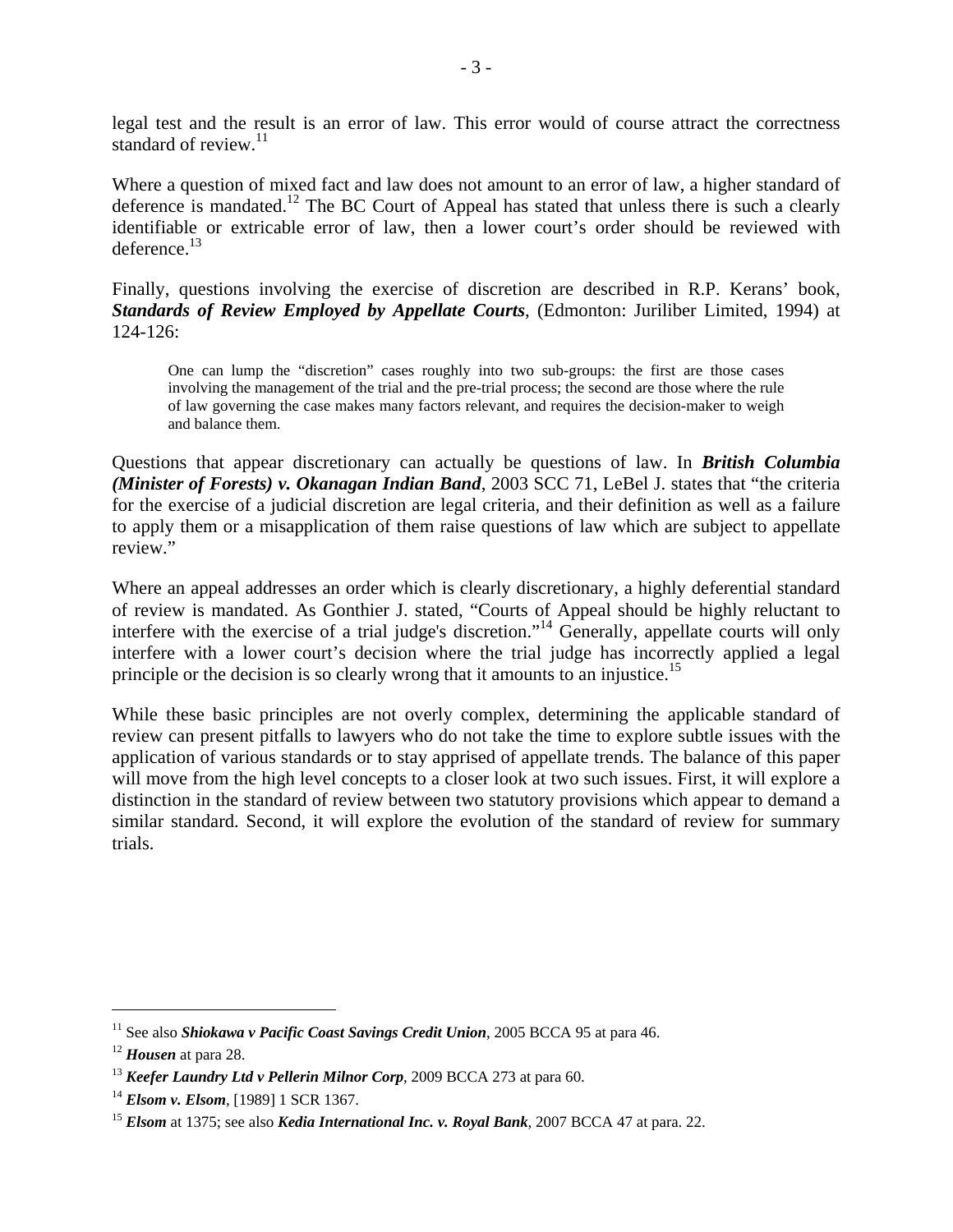#### **Standard to Strike vs. Standard to Certify**

The difference in the standard of review between an order to strike pleadings under Rule 9-5(1) of the *Supreme Court Civil Rules*<sup>16</sup> (the "*BC Rules*") and an order to certify a class action under section  $\hat{A}(1)(a)$  of the *Class Proceedings Act*<sup>17</sup> (the "*CPA*") should serve as a red flag to any lawyer looking to gloss over their standard of review analysis when preparing an appeal. Each of these statutory provisions requires the trial judge to determine whether a cause of action is disclosed in the pleadings. One would expect that these two provisions would attract the same standard of review on appeal, but the case law thus far bears out a different story.

Section 4(1) of the *CPA*, lays out five requirements for class certification, including that the pleadings disclose a cause of action under clause (a):

4 (1) The court must certify a proceeding as a class proceeding on an application under section 2 or 3 if all of the following requirements are met:

(a) the pleadings disclose a cause of action;

…

The question of whether pleadings disclose a cause of action has been held by the courts to be a question of law attracting the correctness standard of review. This principle has been expressly articulated by the BC Court of Appeal in *Wells Cartage Ltd. v. Goodyear Aerospace Corp.*, 1987 CanLII 2625 (BCCA), where Esson J.A. stated that "[t]he question whether a new cause of action was raised is, of course, not essentially a matter of discretion, but rather one of law."<sup>18</sup>

Accordingly, it is not surprising then that the BC Court of Appeal has applied the correctness standard to section 4(1)(a) of the *CPA*. In *Koubi v. Mazda Canada Inc.*, 2012 BCCA 310 ("*Koubi*"), Neilson J.A. stated:

[15] The question of whether Ms. Koubi's pleadings disclose a cause of action as required by s. 4(1)(a) of the *Class Proceedings Act* is a question of law, reviewable on a standard of correctness. The threshold is not high, however, and a pleading will be struck only if it is plain and obvious that it discloses no reasonable cause of action and cannot succeed: *Elder Advocates of Alberta Society v. Alberta*, 2011 SCC 24 (CanLII), 2011 SCC 24 at para. 20, 2011 SCC 24 (CanLII), [2011] 2 S.C.R. 261.19

Section 4 also expressly limits the discretion of the court in ordering certification since an action "must" be certified where the necessary criteria are established.<sup>20</sup> The Court of Appeal has found that the inverse is true as well. Where no cause of action is established, the court will refuse certification without even considering the other factors set out in section 4(1) of the *CPA*. This point is illustrated by Levine J.A. in *MacFarlane v. United Parcel Service Canada Ltd.*, 2010 BCCA 171:

<u>.</u>

<sup>&</sup>lt;sup>16</sup> BC Reg 168/2009.

<sup>&</sup>lt;sup>17</sup> RSBC 1996, c 50.

<sup>18</sup> *Wells Cartage v. Goodyear Aerospace Corp.*, 1987 CanLII 2625 (BCCA) at para 19; see also *Rhodes Estate v. Canadian National Railway*, 1990 CanLII 5401 (BCCA) at para 5.

<sup>&</sup>lt;sup>19</sup> See also *Wakelam v. Wyeth Consumer Healthcare/Wyeth Soins de Sante Inc.*, 2014 BCCA 36 at para 8.<br><sup>20</sup> *Thorburn v. British Columbia (Public Safety and Solicitor General)*, 2013 BCCA 480 at para 32.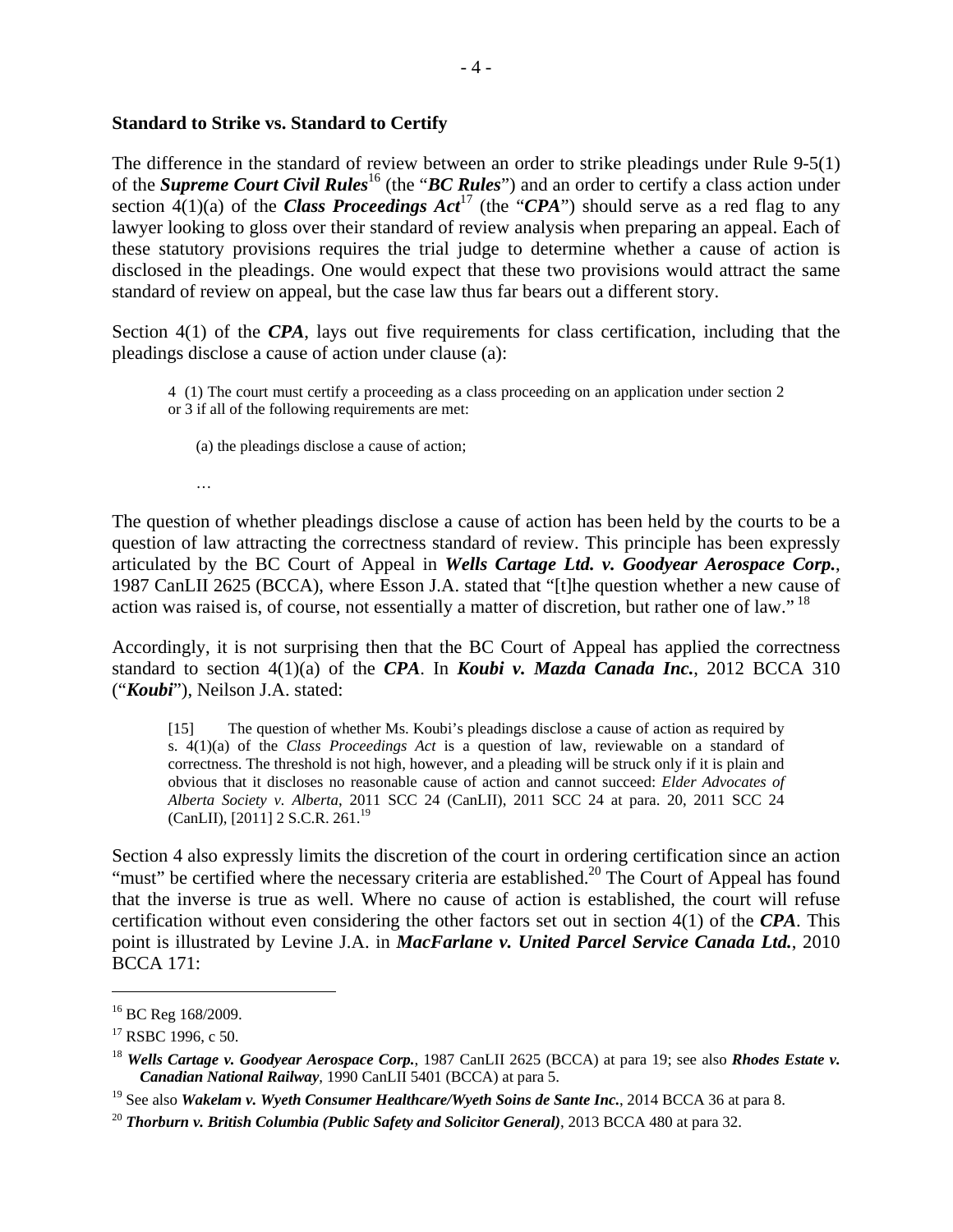[21] […] As the court noted in any event, the burden is on the plaintiff to show that the pleadings disclose a cause of action. If, on the pleadings, there is no legal claim, then, as the chambers judge found here, there is no utility in a class (or any) proceeding. Nor can there be any utility in the court hearing the application for certification considering the other factors set out in s. 4(1) of the Class Proceedings Act, such as whether there are common issues, or whether a class proceeding is the preferable procedure.

However, these principles do not entirely preclude the exercise of discretion under section 4 of the *CPA*. A judge has some measure of discretion in assessing the circumstances relevant to the certification criteria.21 In particular, considerable discretion is granted to the question of whether a class proceeding is the preferable procedure under clause (d).<sup>22</sup>

Following *Koubi*, this discretion does not extend to the question of whether a cause of action has been disclosed in the pleadings. Further, appellate intervention is warranted where the Court of Appeal is persuaded that, in exercising his or her discretion of whether to certify, the certification judge erred in principle or was clearly wrong.<sup>23</sup>

Rule 9-5(1)(a) of the *BC Rules* contains a similar provision to section 4 of the *CPA*, outlining when it is appropriate for a trial judge to strike pleadings:

(1) At any stage of a proceeding, the court may order to be struck out or amended the whole or any part of a pleading, petition or other document on the ground that

(a) it discloses no reasonable claim or defence, as the case may be,

…

 $\overline{a}$ 

and the court may pronounce judgment or order the proceeding to be stayed or dismissed and may order the costs of the application to be paid as special costs.

In spite of the fact that the Court of Appeal has repeatedly held that the correctness standard applies to the question of whether a cause of action was raised, recent reasons from the Court of Appeal suggest that a different standard *may* apply to appeals from a decision pursuant to Rule 9- 5(1)(a). In *Timberwolf Log Trading Ltd. v. British Columbia (Forests, Lands and Natural Resources Operations)*, 2013 BCCA 24 ("*Timberwolf*"), D. Smith J.A. outlined the standard of review which applies to the entirety of Rule 9-5(1):

[19] It should also be noted that an order under R. 9-5(1) is a discretionary order for which deference must be given absent an error of law or principle or a failure of the judge to consider or weigh all of the relevant circumstances. The standard of review for discretionary orders was summarized by Chief Justice Finch in *Stone v. Ellerman*, 2009 BCCA 294 (CanLII), 2009 BCCA 294, 92 B.C.L.R. (4th) 203, leave to appeal ref'd [2009] S.C.C.A. No. 364 in this manner:

[94] Discretionary powers must be exercised in accordance with what the judge thinks the justice of the situation requires. Judicial discretion is constrained by factors or principles that must be weighed and balanced as between the competing interests, but no rule of law

<sup>21</sup> *Pro-Sys Consultants Ltd. v. Infineon Technologies AG*, 2009 BCCA 503 at para 28; see also *Campbell v. Flexwatt Corp.* 1997 CanLII 4111 (BCCA) at para 25.

<sup>22</sup> *Wakelam v. Wyeth Consumer Healthcare/Wyeth Soins de Sante Inc.*, 2014 BCCA 36 at para 8.

<sup>23</sup> *Thorburn v. British Columbia (Public Safety and Solicitor General)*, 2013 BCCA 480 at para 30, quoting *Pro-Sys Consultants Ltd. v. Infineon Technologies AG*, 2009 BCCA 503 with approval.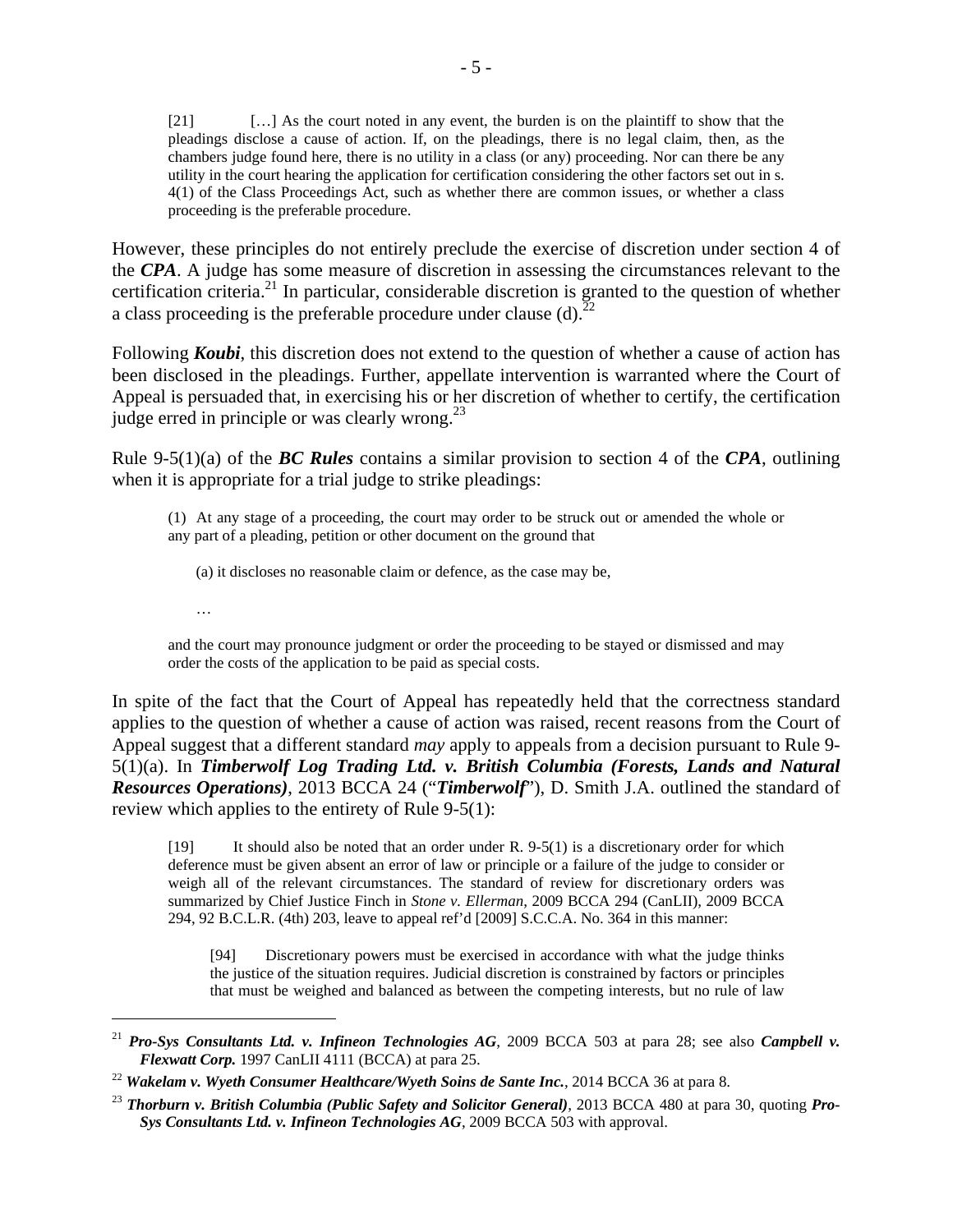dictates the result. Accordingly, an appellate court will not interfere with an exercise of judicial discretion unless it can come to the clear conclusion that it was wrongly exercised in that no weight or insufficient weight has been given to relevant considerations (*Friends of the Oldman River Society v. Canada (Minister of Transport)*, 1992 CanLII 110 (SCC), [1992] 1 S.C.R. 3 at 76-77, 88 D.L.R. (4th) 1, [1992] 2 W.W.R. 193) or that on other grounds it appears that the decision may result in injustice (*Taylor v. Vancouver General Hospital*, [1945] 4 D.L.R. 737 at 743, [1945] 3 W.W.R. 510, 62 B.C.R. 42 at 50 (C.A.)).

In *British Columbia (Director of Civil Forfeiture) v. Flynn*, 2013 BCCA 91 ("*Flynn*"), the Court of Appeal applied this principle to a case dealing with whether the pleadings properly disclosed a cause of action pursuant to Rule  $9-5(1)(a)$ . In that case, Frankel J.A., citing *Timberwolf*, stated that "a decision made on a pre-trial application to strike pleadings is entitled to deference as it involves the exercise of judicial discretion".

So how is it that the Court seems to apply a separate standard of review under Rule 9-5 of the *BC Rules* and section 4(1) of the *CPA* when addressing the question of whether a cause of action has been raised? There are two possible answers to this question. First, the Court may be making an implicit and subtle distinction between the permissive language of Rule 9-5 of the *BC Rules* and the compulsory language of section 4(1) of the *CPA*, although this distinction does not appear to be explicitly addressed in any of the Court's reasons. Second, the Court in *Flynn* may have overextended a broad application of the deferential standard to Rule 9-5, to which clause (a) should stand as an exception.

Looking first at the permissive language of Rule 9-5 as applied to clause (a), the provision clearly states that the court "may" order pleadings to be struck where no reasonable claim is raised. This language underscores the possibility that the legal question of whether a cause of action is disclosed can be separated out from the discretionary question of whether the pleadings are to be struck in whole or in part. Where the chambers judge finds that a cause of action is disclosed, the discretionary decision to strike would not be engaged. But where no cause of action is disclosed, the chambers judge would have the discretion to strike the pleadings or allow the case to proceed based upon the preamble to the section.

This principle was applied in *Hunt v. T & N*, 1991 CanLII 1121 (BCCA), albeit in application of a different provision. In that case, the Workers' Compensation Board applied to strike out third party notices of certain defendants pursuant to Rule 9-6 (then Rule 18(6)). The applicable test was that the proceedings would not be struck out unless they were bound to fail. The chambers judge dismissed the application, holding that the third party claims were at least arguable. On appeal, Lambert J.A. addressed the appropriate standard of review:

Chief Justice Esson decided that the third party proceedings against the Workers' Compensation Board were not bound to fail. In my opinion, that was a correct decision on a question of law. It was not an exercise of his discretion. If he had decided that they were bound to fail he might nonetheless have permitted them to go ahead. In those circumstances what he would have done would have been, in my opinion, an exercise of discretion. However, that was not what he did in this case.

Applied to Rule 9-5, it is possible that the court is able to use its discretion and permit an action to proceed even where there is no genuine cause of action raised.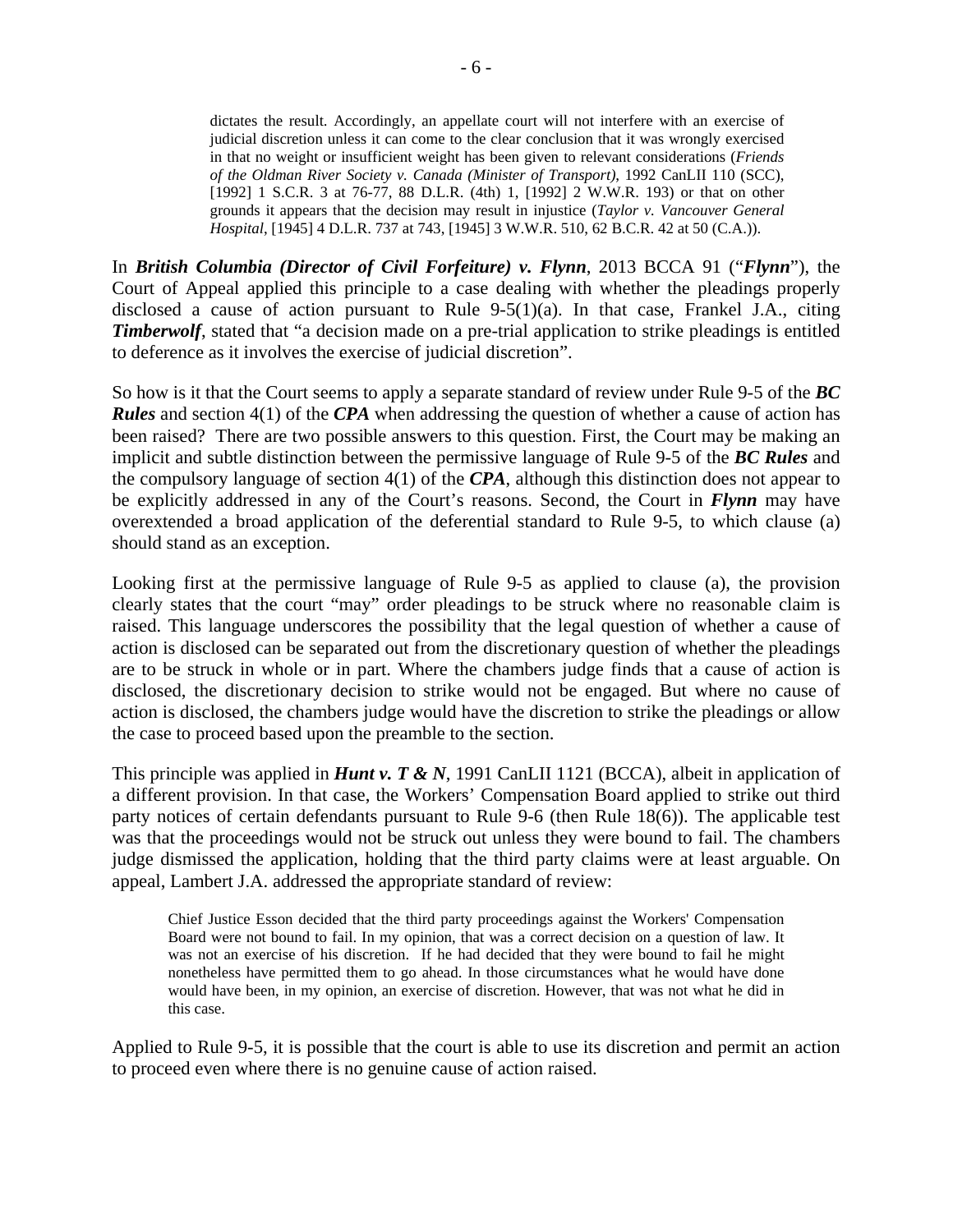Conversely, section 4(1) of the *CPA* contains obligatory language that expressly precludes separating a discretionary decision from the question of law as to whether a cause of action was raised. Since an action that meets the enumerated criteria "must" be certified, the certification judge is not statutorily permitted any discretion upon finding that a cause of action was raised (assuming that all of the other criteria are also met). Similarly, as the case law has developed, there does not appear to be any discretion to certify where no cause of action is disclosed.

However, relying on the distinction between the permissive and obligatory language of the two statutes does not reconcile Rule 9-5 of the *BC Rules* with the extensive case law that suggests that whether a cause of action has been raised is a question of law. Further, any legislative intent to provide judicial discretion on this point would undermine the principle of proportionality at the core of the *BC Rules*. Where no reasonable cause of action is raised, the Court must at least consider the principle of proportionality in allowing proceedings to continue notwithstanding the potential cost, stress, and personal hardship. It should, in the writer's view, be a rare case where the Court would allow a matter that has no prospect of success at trial to proceed.

A more reasonable explanation may simply be that the Court's discretion under 9-5 is more appropriately applied to the other clauses, namely that a pleading can be struck where it is "unnecessary, scandalous, frivolous or vexatious", "may prejudice, embarrass or delay the fair trial or hearing", or is "otherwise an abuse of the process of the court". Judicial discretion would perhaps be more appropriately applied in such scenarios where the rights of the parties must be weighed to determine whether the plaintiff's rights should be constrained or even taken away where their assertion would bring adverse effects against other parties or the administration of justice, but where their claim has a reasonable prospect of success at trial.

Accepting this, the Court in *Flynn* appears to have overextended the application of discretion under Rule 9-5. While it could be argued that *Timberwolf* was intended to apply to Rule 9-5 generally, it did not expressly deal with clause (a). Further, in *Timberwolf*, D. Smith J.A. expressly stated that discretion is only accorded "absent an error of law or principle or a failure of the judge to consider or weigh all of the relevant circumstances", arguably supporting an exception to a discretionary standard with respect to findings of whether a cause of action has been raised.

Admittedly, this approach is not without its problems as well. Beyond calling into question the decision in *Flynn*, it would run afoul of basic principles of statutory interpretation. Had the legislature intended the courts to be constrained when assessing whether a cause of action had been raised, clause (a) could have been separated from the other triggers under Rule 9-5.

In any event, until the courts clarify this apparent discrepancy, it should serve as a warning to appellate lawyers.

## **The Evolving Standard of Review on Summary Judgment**

While the prior issue highlighted the need for lawyers to pay attention to the intricacies of determining the appropriate standard of review, this issue highlights the need for lawyers to monitor how the application of standards of review can change over time.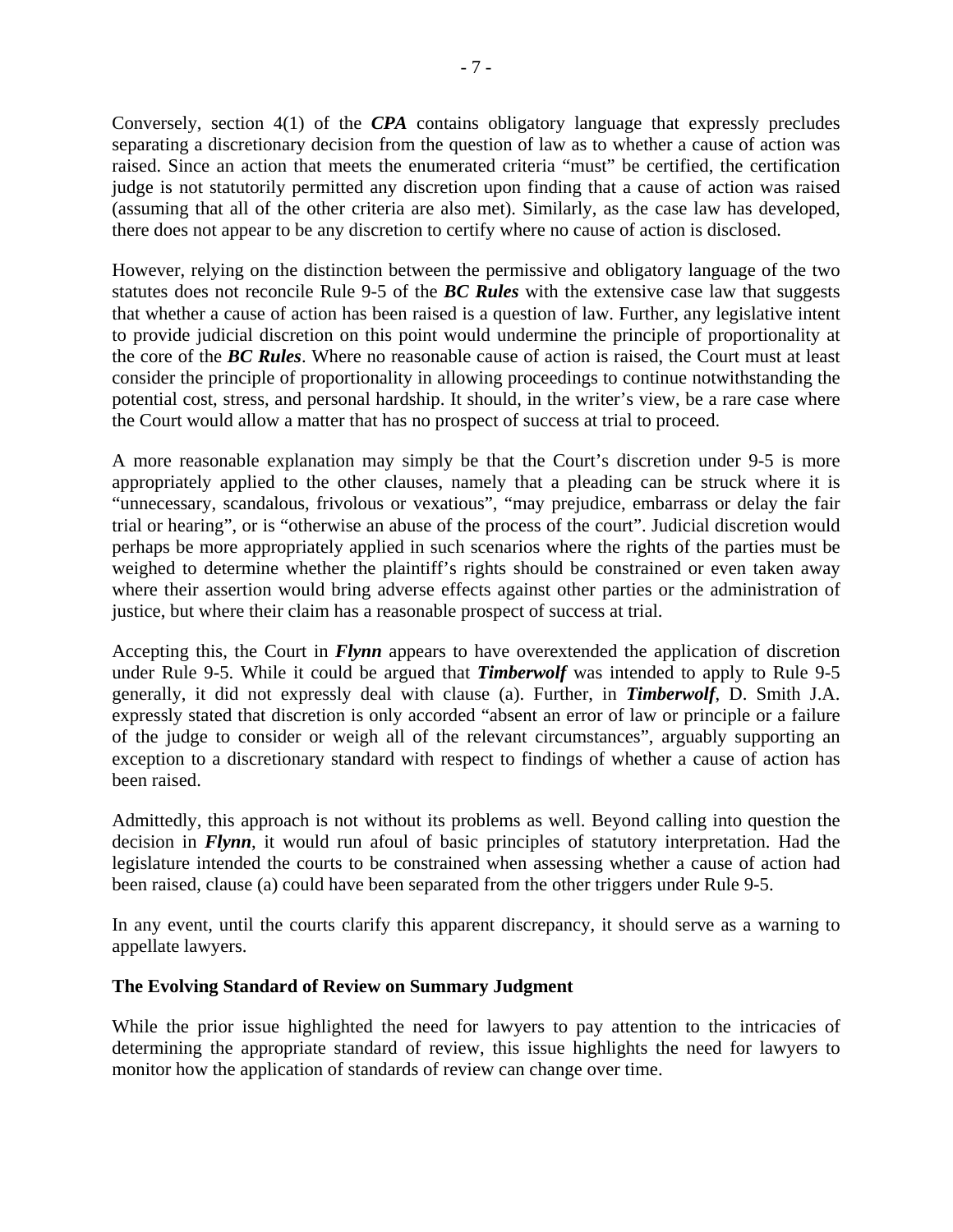In its recent decision, *Hryniak v. Mauldin*, 2014 SCC 7 ("*Hryniak*"), the Supreme Court of Canada revisited the scope of summary judgment procedures as applied to the amended *Rules of Civil Procedure*, R.R.O. 1990, Reg. 194 in Ontario (the "*Ontario Rules*"). Ontario amended its rules in 2010 in an effort to increase access to justice by removing various financial and procedural barriers. These changes were embodied in the proportionality principle which seeks to provide the best forum to resolve a dispute efficiently and cost effectively.<sup>24</sup> The principle of proportionality is captured in Rule 1.04 of the *Ontario Rules*, which states:

1.04 (1) These rules shall be liberally construed to secure the just, most expeditious and least expensive determination of every civil proceeding on its merits.

1.04 (1.1) In applying these rules, the court shall make orders and give directions that are proportionate to the importance and complexity of the issues, and to the amount involved, in the proceeding.

With respect to summary judgment, the amended *Ontario Rules* changed the test for summary judgment from asking whether the claim demonstrates "a genuine issue for trial" to asking whether the there is a "genuine issue requiring trial".<sup>25</sup> Further, the amended rules provided for expanded fact-finding powers of the trial judge:

 $20.04...$ 

(2) [General] The court shall grant summary judgment if,

(a) the court is satisfied that there is no genuine issue requiring a trial with respect to a claim or defence; or

(b) the parties agree to have all or part of the claim determined by a summary judgment and the court is satisfied that it is appropriate to grant summary judgment.

(2.1) [Powers] In determining under clause (2) (a) whether there is a genuine issue requiring a trial, the court shall consider the evidence submitted by the parties and, if the determination is being made by a judge, the judge may exercise any of the following powers for the purpose, unless it is in the interest of justice for such powers to be exercised only at a trial:

1. Weighing the evidence.

2. Evaluating the credibility of a deponent.

3. Drawing any reasonable inference from the evidence.

(2.2) [Oral Evidence (Mini-Trial)] A judge may, for the purposes of exercising any of the powers set out in subrule (2.1), order that oral evidence be presented by one or more parties, with or without time limits on its presentation.

These two changes operate in concert to provide the court with a wider array of tools to adjudicate more cases using the summary judgment process, expanding the number of cases where there will be no genuine issue requiring trial. As Karakatsanis J. stated, the cumulative effect of these changes was to "embody the evolution of summary judgment rules from highly

<sup>24</sup> *Hryniak* at paras 28-33. 25 See Rule 20.04 of the *Ontario Rules*; see also *Hyrniak* at para 43.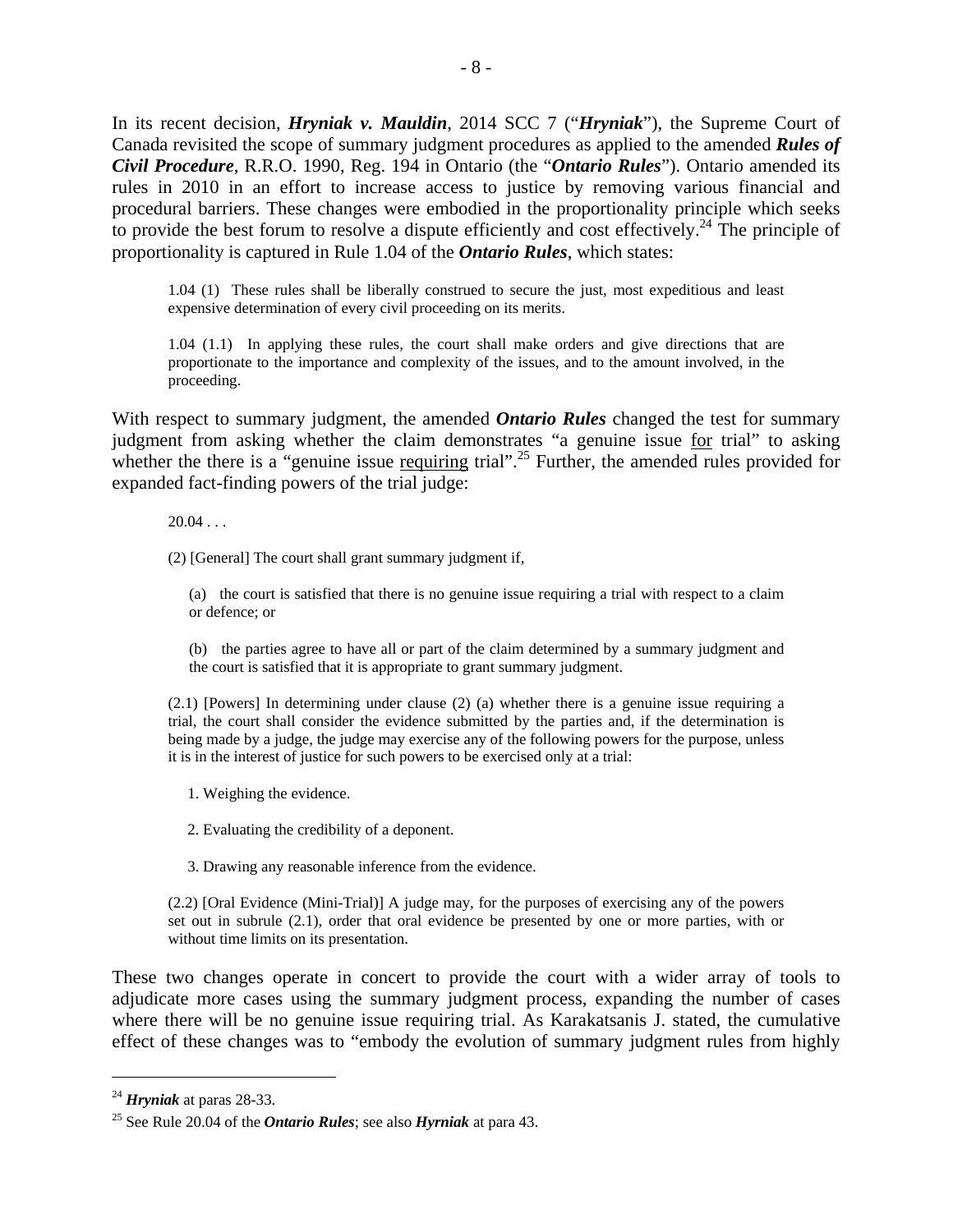restricted tools used to weed out clearly unmeritorious claims or defences to their current status as a legitimate alternative means for adjudicating and resolving legal disputes."<sup>26</sup>

Consistent with the efforts to attain proportionality through procedure, Karakatsanis J. applied a highly deferential standard of review to appeals under the new summary judgment rule. The Ontario Court of Appeal found that the correctness standard applied to the question of whether there is a genuine issue requiring a trial, and that a deferential standard applied to factual determinations. Karakatsanis J. did not adopt this approach, stating:

[81] In my view, absent an error of law, the exercise of powers under the new summary judgment rule attracts deference. When the motion judge exercises her new fact-finding powers under Rule 20.04(2.1) and determines whether there is a genuine issue requiring a trial, this is a question of mixed fact and law. Where there is no extricable error in principle, findings of mixed fact and law, should not be overturned, absent palpable and overriding error, *Housen v. Nikolaisen*, 2002 SCC 33 (CanLII), 2002 SCC 33, [2002] 2 S.C.R. 235, at para. 36.

Karakatsanis J. went on to apply the same standard of deference to the motion judge's decision to exercise the new fact-finding powers:

[82] Similarly, the question of whether it is in the "interest of justice" for the motion judge to exercise the new fact-finding powers provided by Rule 20.04(2.1) depends on the relative evidence available at the summary judgment motion and at trial, the nature, size, complexity and cost of the dispute and other contextual factors. Such a decision is also a question of mixed fact and law which attracts deference.

[83] Provided that it is not against the "interest of justice", a motion judge's decision to exercise the new powers is discretionary. Thus, unless the motion judge misdirected herself, or came to a decision that is so clearly wrong that it resulted in an injustice, her decision should not be disturbed.

This shift in the standard of review for summary judgment matters is particularly relevant to BC. Much like the recent amendments to the *Ontario Rules*, BC overhauled the *BC Rules* in 2009 with a focus on improving access to justice. Indeed, the proportionality rules incorporated into the *Ontario Rules* bear a strong resemblance to those found in Rule 1-3 of the *BC Rules*:

#### **Object**

(1) The object of these Supreme Court Civil Rules is to secure the just, speedy and inexpensive determination of every proceeding on its merits.

#### **Proportionality**

(2) Securing the just, speedy and inexpensive determination of a proceeding on its merits includes, so far as is practicable, conducting the proceeding in ways that are proportionate to

(a) the amount involved in the proceeding,

(b) the importance of the issues in dispute, and

(c) the complexity of the proceeding.

<sup>26</sup> *Hyrniak* at para 36.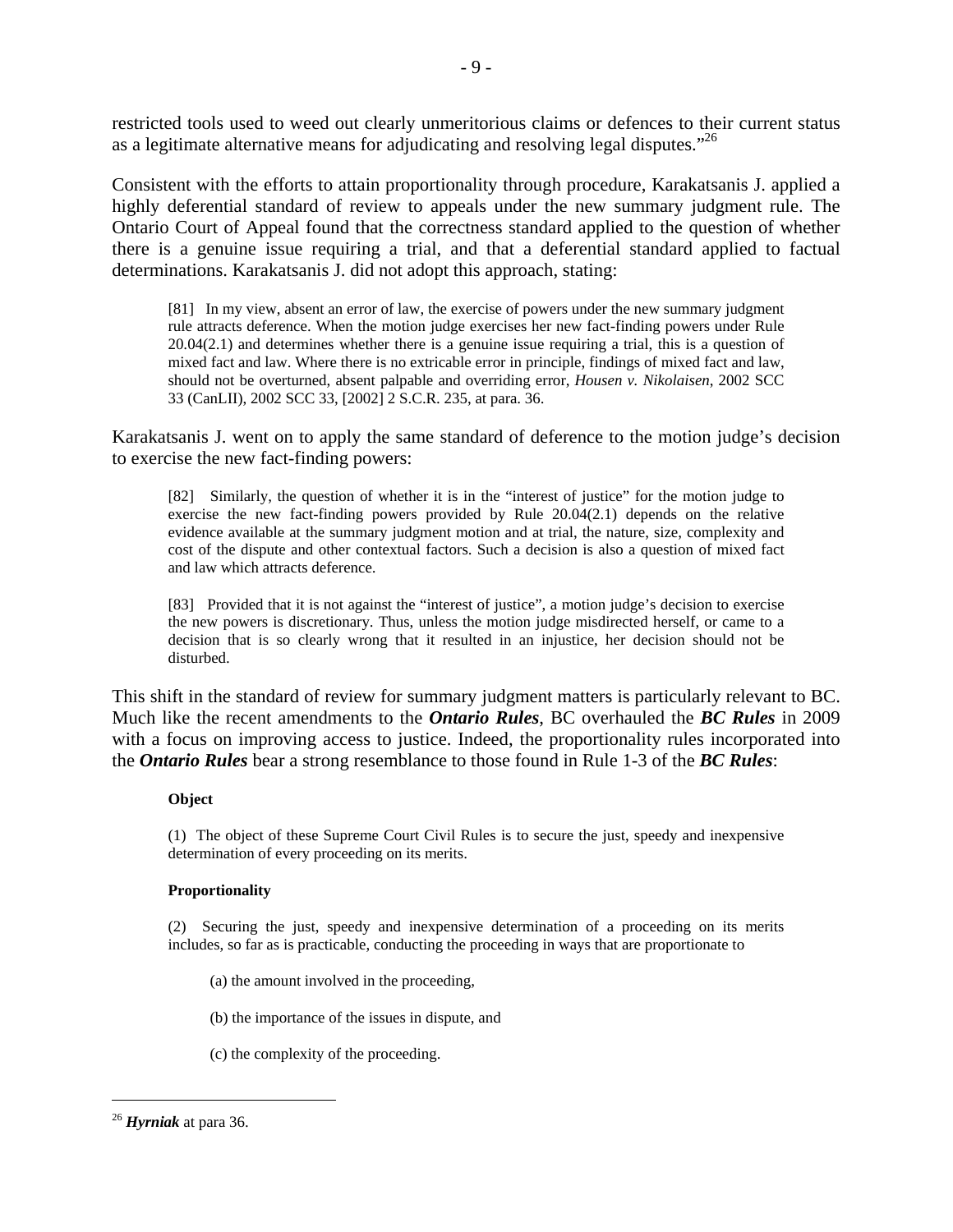It remains to be seen how the BC courts will apply the Supreme Court of Canada's decision in *Hryniak* since the *BC Rules* provide an added consideration with the ability to seek a determination using the summary trial rules which do not have an equivalent under the *Ontario Rules*. While the *Ontario Rules* did not adopt a summary trial procedure similar to that employed in BC**<sup>27</sup>**, Karakatsanis J. found that the summary trial procedures were available under the simplified rules, by consent, or through the broad powers granted under Rule 20.05(2), which states (subsection (1) included for context):

20.05 (1) Where summary judgment is refused or is granted only in part, the court may make an order specifying what material facts are not in dispute and defining the issues to be tried, and order that the action proceed to trial expeditiously.

(2) If an action is ordered to proceed to trial under subrule (1), the court may give such directions or impose such terms as are just . . .

Prior to *Hryniak*, on appeals from summary trials, the BC Court of Appeal sometimes applied what appears to be a lower deferential standard than the "palpable and overriding error" standard articulated by Karakatsanis J. A number of BC Court of Appeal decisions held that the appropriate standard of review on summary trial is that the summary trial determinations of fact "are not to be disturbed in this court unless it is shown that they cannot reasonably be supported on the basis of the material before the trial judge"28 (emphasis added). As Finch J.A. summarized in *Rootman (Trustee of) v. British Columbia (Public Trustee)*, 1998 CanLII 6484 (BCCA):

The standard of review on questions of fact being appealed from summary judgments is whether the conclusions of the summary trial judge can reasonably be supported by the evidence, as set out in *Orangeville Raceway Ltd. v. Wood Gundy Inc.* 1995 CanLII 2663 (BC CA), (1995), 6 B.C.L.R. (3d) 391 (C.A.) at 400:

It has been said that an appellate court is in as good a position to draw inferences from proven facts as the trial judge. But this states only half the equation. The appellate court may be in as good a position but the burden is still on the appellant to demonstrate error, that is to say, that the position reached below after a summary trial cannot reasonably be supported.<sup>29</sup>

This standard is arguably lower than that articulated by Karakatsansis J. in *Hryniak*. In *Hua v. Optimum West Insurance Co.*, 2005 BCCA 123 Rowles J.A. noted this and alluded to the possibility that more deference is owed when reviewing summary judgments:

[24] Finally, I would add that there may well be an argument, based on the reasoning in Housen, supra, that the standard of review on a summary trial under Rule 18A ought to be the same as that on a conventional trial, that is, palpable and overriding error rather than a "cannot reasonably be supported by the evidence" standard. However, the question of which standard ought to be applied was not argued before us and, for that reason, I prefer not to express an opinion on the matter. I simply note that if the standard that ought to be applied is that of "palpable and overriding error", it would obviously not assist the appellant.

<sup>&</sup>lt;sup>27</sup> *Hyrniak* at para 40.<br><sup>28</sup> *Canadian Western Bank v. Hanson.* 1995 CanLII 2569 (BCCA).

<sup>29</sup> See also *Colliers Macaulay Nicolls Inc. v. Clark*, [1989] BCJ No. 2445 (CA) at para. 13; *Placer Development Limited v. Skyline Explorations Limited* (1985), 67 BCLR 367 (CA) at 389; *Chretien v. Jensen*, 1998 CanLII 4512 (BCCA) at para 23; and *Orangeville Raceway Ltd. v. Wood Gundy Inc.*, 1995 CanLII 2663 (BCCA).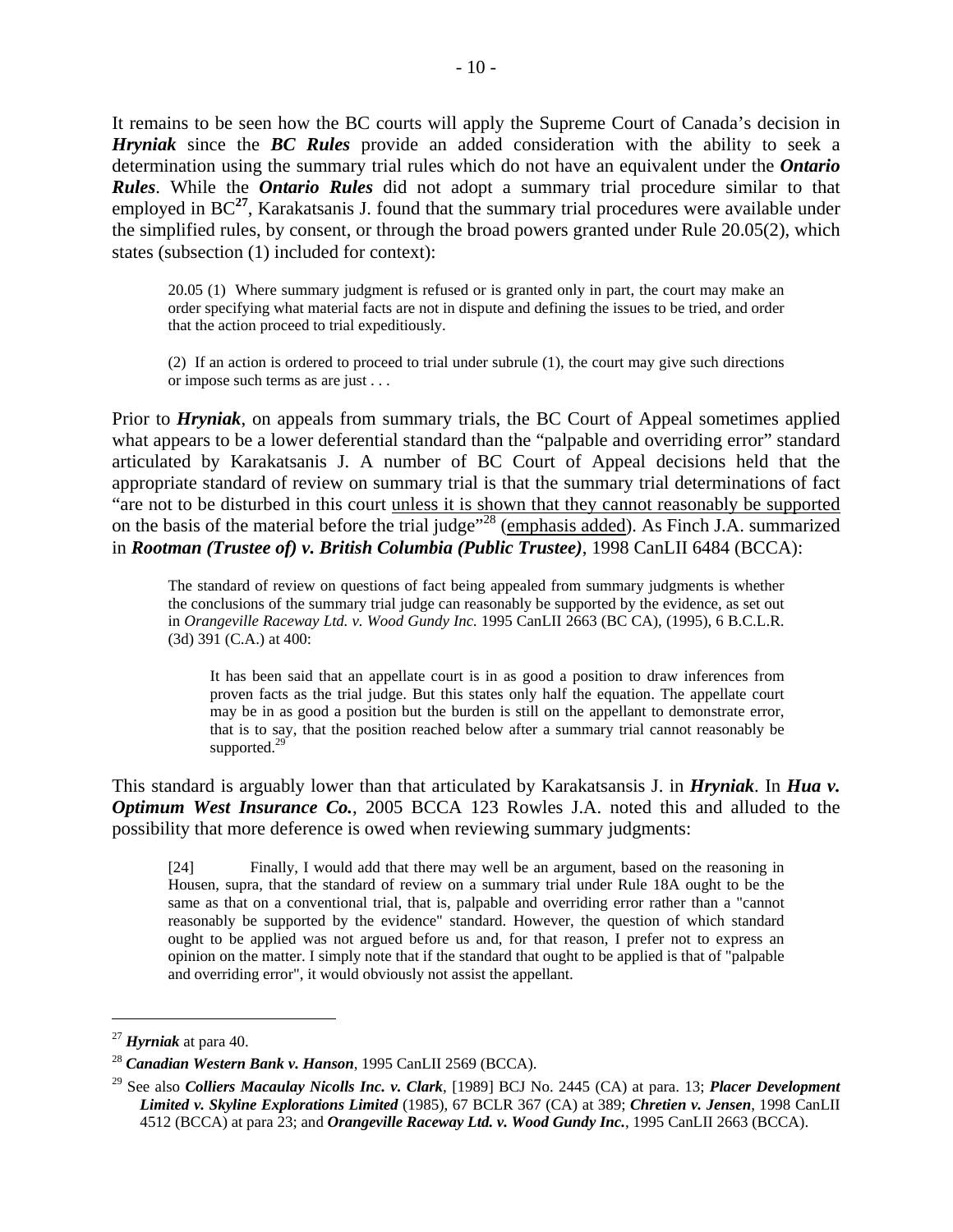With the BC courts' apparent awareness of the need for greater deference on summary matters and the Supreme Court of Canada's reasons in *Hryniak*, one might expect that the BC courts will adopt a higher deferential standard on summary matters. Indeed, Harris J.A. provided an indication of the likely direction of BC courts in *Spring Hill Farms Limited Partnership v. Nose*, 2014 BCCA 66. In dismissing an appeal from a summary trial awarding damages for breach of settlement agreement, Harris J.A. cited the approach in *Hryniak* with approval:

[21] If [the appellant] had any additional evidence he ought to have brought it forward in an affidavit and, if it gave rise to a conflict in the evidence sufficient to raise a legitimate question about the suitability of a summary determination, the summary trial judge would have then been in the position to deal with the issue. The trial judge, in fact, gave an opportunity to adduce additional evidence. That opportunity was not taken. As it is, the decision of the summary trial judge to proceed to deal with this matter on a summary basis exemplifies the principles justifying the importance of summary determination as a tool to improve access to justice that was recently discussed by the Supreme Court of Canada in *Hryniak v Mauldin*, 2014 SCC 7 (CanLII), 2014 SCC 7.

The decision did not deal directly with the appropriate appellate standard of review, but the deferential standard applied in *Hryniak* appears to be a likely next step. At the very least, it is a possible trend that appellate lawyers will want to monitor closely as the drive for access to justice continues to shape the policy underlying our legal system, including the applicable standard of review.

## **Conclusion**

The standard of review is an important first step for consideration in determining whether or not to pursue an appeal from a lower court decision. If the appeal is really one from a finding of fact, or even mixed fact and law, the appeal may be more difficult and advising clients of the differing standards is important so that they understand their prospects of success on appeal.

Further, the standard or review is too often viewed by lawyers as a procedural step with a cookie cutter application. While this can certainly be true on certain appeals, lawyers still need to be vigilant when framing the appropriate standard of review on an appeal. Whether at common law or by statute, subtle variations to the applicable standard may arise on certain facts and seemingly obvious standards may not apply. Similarly, standards of review are not static and can shift with social policy over time. Being aware of these shifts allows lawyers to press the boundaries for their clients and improve their chances on appeal.